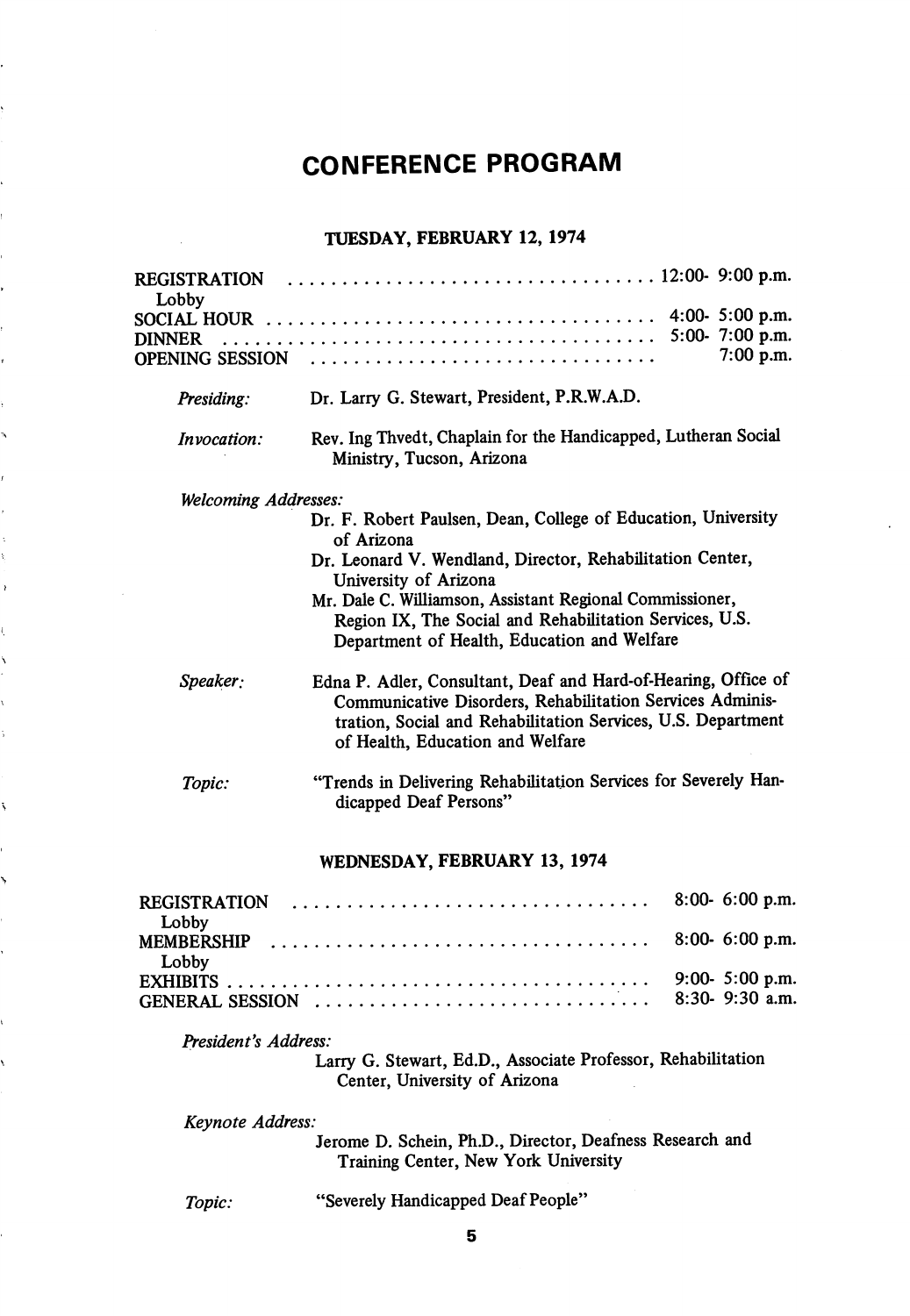| PANEL DISCUSSION                                                                           |                                                                                                                                                                         |  |
|--------------------------------------------------------------------------------------------|-------------------------------------------------------------------------------------------------------------------------------------------------------------------------|--|
| Chairperson:                                                                               | Robert G. Sanderson, M.A., Coordinator, Services for the Deaf,<br>Utah Division of Vocational Rehabilitation                                                            |  |
| Topic:                                                                                     | "Current Rehabilitation Resources for Severely Handicapped<br>Deaf Persons"                                                                                             |  |
|                                                                                            |                                                                                                                                                                         |  |
| $\ast$                                                                                     |                                                                                                                                                                         |  |
|                                                                                            |                                                                                                                                                                         |  |
| sk:                                                                                        |                                                                                                                                                                         |  |
|                                                                                            | PANEL DISCUSSION $\ldots \ldots \ldots \ldots \ldots \ldots \ldots \ldots \ldots \ldots \ldots 11:00-12:15$ p.m.                                                        |  |
| Chairperson:                                                                               | Glenn T. Lloyd, Ed.D., Associate Director, Deafness Research<br>and Training Center, New York University                                                                |  |
| Topic:                                                                                     | "Services for the Mentally Retarded Deaf"                                                                                                                               |  |
|                                                                                            | QUESTIONS $\ldots \ldots \ldots \ldots \ldots \ldots \ldots \ldots \ldots \ldots \ldots \ldots \ldots 12:00-12:15$ p.m.                                                 |  |
|                                                                                            |                                                                                                                                                                         |  |
|                                                                                            |                                                                                                                                                                         |  |
| Luncheon in Honor of Mr. Art G. Norris, Executive Secretary and Editor:<br>Deafness Annual |                                                                                                                                                                         |  |
| Chairperson:                                                                               | Leon Curtis, Student, Rehabilitation Center, University of<br>Arizona                                                                                                   |  |
|                                                                                            |                                                                                                                                                                         |  |
| 1:30- 3:00 p.m.                                                                            |                                                                                                                                                                         |  |
| The Deaf-Blind                                                                             |                                                                                                                                                                         |  |
| Chairpersons:                                                                              | Jack English, M.A., Regional Center for Deaf-Blind, Callier<br>Hearing and Speech Center, Dallas, Texas<br>Ed Hammer, Ph.D., Regional Center for Deaf-Blind, Callier    |  |
|                                                                                            | Hearing and Speech Center, Dallas, Texas                                                                                                                                |  |
| <b>Demonstration Case Staffing</b>                                                         |                                                                                                                                                                         |  |
| Chairpersons:                                                                              | Joseph Afanador, Ed.D., Director, Program for the Deaf,<br>Seattle Hearing and Speech Center<br>Roger Falberg, M.A., Psychologist, Seattle Hearing and Speech<br>Center |  |

ł

 $\ddot{\phantom{a}}$ 

à.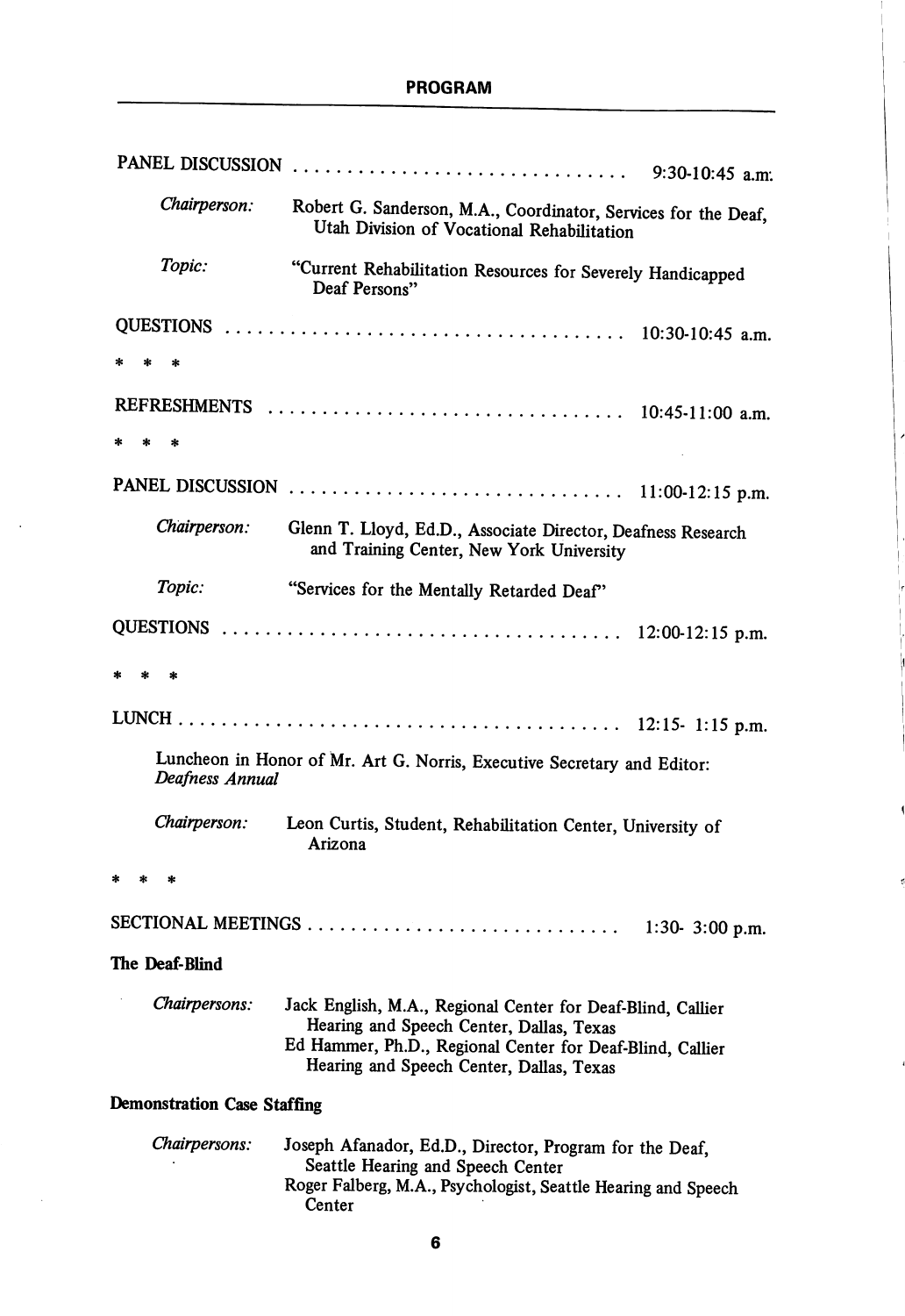|                                                                              |                             | Interpreting                    |                                                                                                                                                           |                    |
|------------------------------------------------------------------------------|-----------------------------|---------------------------------|-----------------------------------------------------------------------------------------------------------------------------------------------------------|--------------------|
|                                                                              |                             | Chairperson:                    | Virginia Hughes, Coordinator, Interpreting Services, California<br>State University, Northridge                                                           |                    |
|                                                                              |                             | <b>Religion</b>                 |                                                                                                                                                           |                    |
|                                                                              |                             | Chairpersons:                   | Rev. Ing Thvedt, Chaplain for the Handicapped, Lutheran Social<br>Ministry, Tucson, Arizona<br>Rev. Daniel Porkorny, Lutheran Chaplain, Gallaudet College |                    |
|                                                                              |                             | sk:                             |                                                                                                                                                           |                    |
|                                                                              |                             | REFRESHMENTS                    |                                                                                                                                                           | $3:00-3:15$ p.m.   |
|                                                                              |                             | $\ast$                          |                                                                                                                                                           |                    |
|                                                                              |                             | PLENARY SESSION                 |                                                                                                                                                           | $3:15 - 5:15$ p.m. |
|                                                                              |                             | Presiding:                      | Larry G. Stewart, Ed.D., President, P.R.W.A.D.                                                                                                            |                    |
|                                                                              |                             |                                 |                                                                                                                                                           |                    |
| 6:30-11:00 p.m.<br>BARBEOUE DINNER<br>.<br>Del Rio Ballroom, 718 W. Speedway |                             |                                 |                                                                                                                                                           |                    |
|                                                                              |                             | Chairpersons:                   | Jack Craven, President, Tucson Association of the Deaf<br>Billy Floerke, Student, Rehabilitation Center, University of<br>Arizona                         |                    |
|                                                                              |                             | Host:                           | The Tucson Association of the Deaf                                                                                                                        |                    |
|                                                                              |                             |                                 |                                                                                                                                                           |                    |
|                                                                              | THURSDAY, FEBRUARY 14, 1974 |                                 |                                                                                                                                                           |                    |
|                                                                              |                             | <b>REGISTRATION</b>             |                                                                                                                                                           | $8:00-5:00$ p.m.   |
| Lobby<br>MEMBERSHIP                                                          |                             |                                 | 8:00- 5:00 p.m.                                                                                                                                           |                    |
| Lobby                                                                        |                             |                                 | 8:00- 5:00 p.m.                                                                                                                                           |                    |
|                                                                              |                             | Lobby<br><b>GENERAL SESSION</b> |                                                                                                                                                           | $8:30 - 9:45$ a.m. |
|                                                                              |                             | Presiding:                      | Larry G. Stewart, Ed.D., President, P.R.W.A.D.                                                                                                            |                    |

# PANEL DISCUSSION

,

ż

÷,

| Chairperson: | Douglas Watson, Ph.D., Director of Services, Deafness Research<br>and Training Center, New York University |
|--------------|------------------------------------------------------------------------------------------------------------|
| Topic:       | "Research Utilization for Improving the Delivery of Services to<br>Severely Handicapped Deaf Persons"      |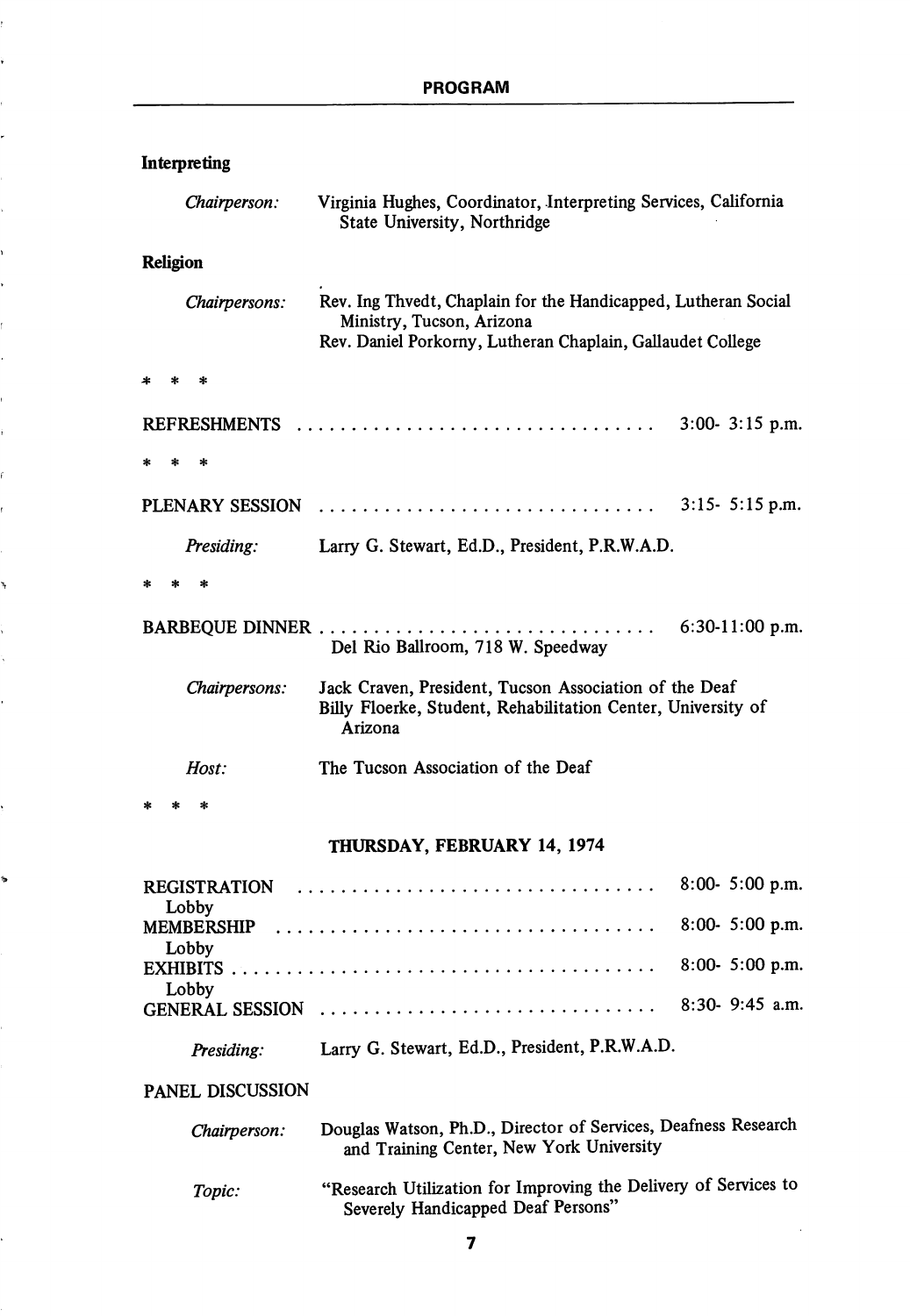### PROGRAM

ł

 $\ddot{\phantom{0}}$ 

 $\overline{\phantom{a}}$ j

j

 $\epsilon$ 

|               | $9:30 - 9:45$ a.m.                                                                                                                                                        |
|---------------|---------------------------------------------------------------------------------------------------------------------------------------------------------------------------|
| ۵k            |                                                                                                                                                                           |
|               |                                                                                                                                                                           |
|               |                                                                                                                                                                           |
|               |                                                                                                                                                                           |
| Chairperson:  | Craig Mills, M.A., Director, Florida Division of Vocational<br>Rehabilitation                                                                                             |
| Topic:        | "The Vocational Rehabilitation Act of 1973 and Services for<br>the Severely Handicapped Deaf"                                                                             |
|               |                                                                                                                                                                           |
| OPEN FORUM    | 11:15-12:15 p.m.                                                                                                                                                          |
| Presiding:    | Frank Gattas, M.A., Program Supervisor, Services for Deaf and<br>Hard-of-Hearing, Ohio Division of Vocational Rehabilitation                                              |
| Topic:        | "The Future of P.R.W.A.D."                                                                                                                                                |
| $\ast$        |                                                                                                                                                                           |
|               |                                                                                                                                                                           |
| sk.           |                                                                                                                                                                           |
|               |                                                                                                                                                                           |
| Counseling    |                                                                                                                                                                           |
| Chairpersons: | Roger Reddan, M.A., Counselor, St. Paul Technical-Vocational<br>Institute<br>Allen E. Sussman, Ph.D., Assistant Professor, Department of<br>Counseling, Gallaudet College |
| Psychology    |                                                                                                                                                                           |
| Chairperson:  | Barbara Sachs, M.A., Psychotherapist, Program for the Deaf, St.<br>Elizabeths Hospital, Washington, D.C.                                                                  |
|               | State Coordination of Services for the Deaf                                                                                                                               |
| Chairperson:  | Glen Matthews, M.A., Chief, Services for the Deaf and Hearing<br>Impaired, West Virginia Division of Vocational Rehabilitation                                            |
| *<br>×.<br>泳  |                                                                                                                                                                           |
| REFRESHMENTS  | $3:00 - 3:15$ p.m.                                                                                                                                                        |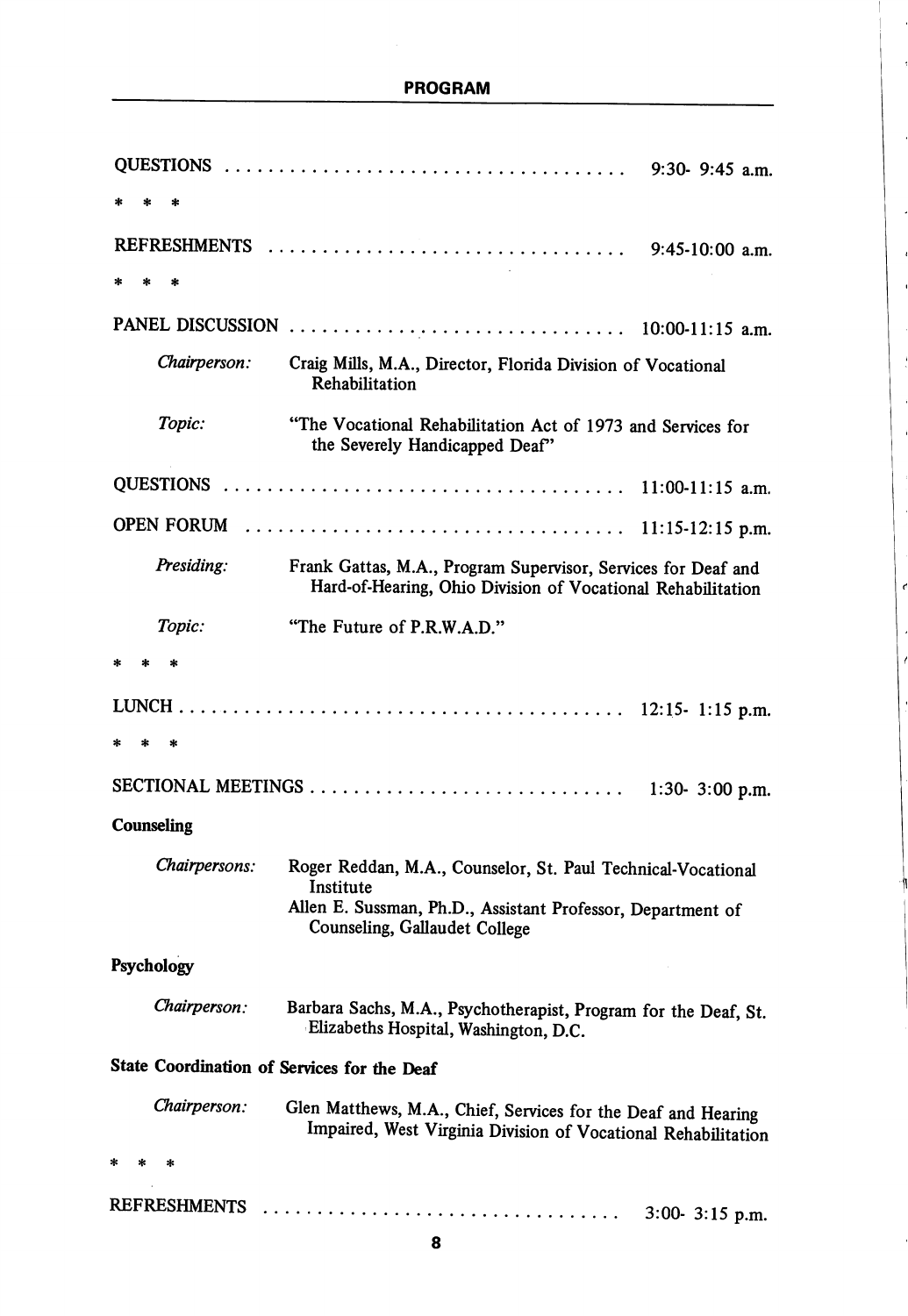PLENARY SESSION 3:15- 5:15 p.m.

Presiding: Larry G. Stewart, Ed.D., President, P.R.W.A.D.

 $*$   $*$   $*$ 

CONFERENCE BANQUET  $\ldots \ldots \ldots \ldots \ldots \ldots \ldots \ldots$  7:30 p.m Hilton Inn

\* \* \*

.

i,

# FRIDAY, FEBRUARY 15, 1974

| <b>MEMBERSHIP</b><br>Lobby      |                                                                                                               | 8:00-12:00 p.m.    |
|---------------------------------|---------------------------------------------------------------------------------------------------------------|--------------------|
| EXHIBITS                        |                                                                                                               | 9:00-12:00 p.m.    |
| Lobby<br><b>GENERAL SESSION</b> |                                                                                                               | $8:30 - 9:45$ a.m. |
|                                 |                                                                                                               |                    |
| Presiding:                      | Larry G. Stewart, Ed.D., President, P.R.W.A.D.                                                                |                    |
| <b>PANEL DISCUSSION</b>         |                                                                                                               |                    |
| Chairperson:                    | Edward C. Merrill, Jr., Ph.D., President, Gallaudet College                                                   |                    |
| Topic:                          | "Contributions of Higher Education Programs to the Re-<br>habilitation of Severely Handicapped Deaf Persons". |                    |
|                                 |                                                                                                               | $9:30 - 9:45$ a.m. |
| $\ast$                          |                                                                                                               |                    |
|                                 | REFRESHMENTS $\ldots \ldots \ldots \ldots \ldots \ldots \ldots \ldots \ldots \ldots \ldots$                   | $9:45-10:00$ a.m.  |
| sk.                             |                                                                                                               |                    |
| OPEN FORUM                      |                                                                                                               | $10:00-11:30$ a.m. |
| Speaker:                        | Geno Vescovi, Ed.D., Specialist with the Deaf, Eastfield College                                              |                    |
| Topic:                          | "Future Considerations in the Delivery of Services to Severely<br>Handicapped Deaf Persons"                   |                    |
| <b>QUESTIONS</b>                |                                                                                                               | 10:30-10:45 a.m.   |
| Speaker:                        | Victor H. Galloway, Ed.D., Member, National Advisory<br>Committee on the Handicapped                          |                    |
| Topic:                          | "National Advisory Committee on the Handicapped and Future<br>Services for the Severely Handicapped"          |                    |
|                                 |                                                                                                               | $11:15-11:30$ a.m. |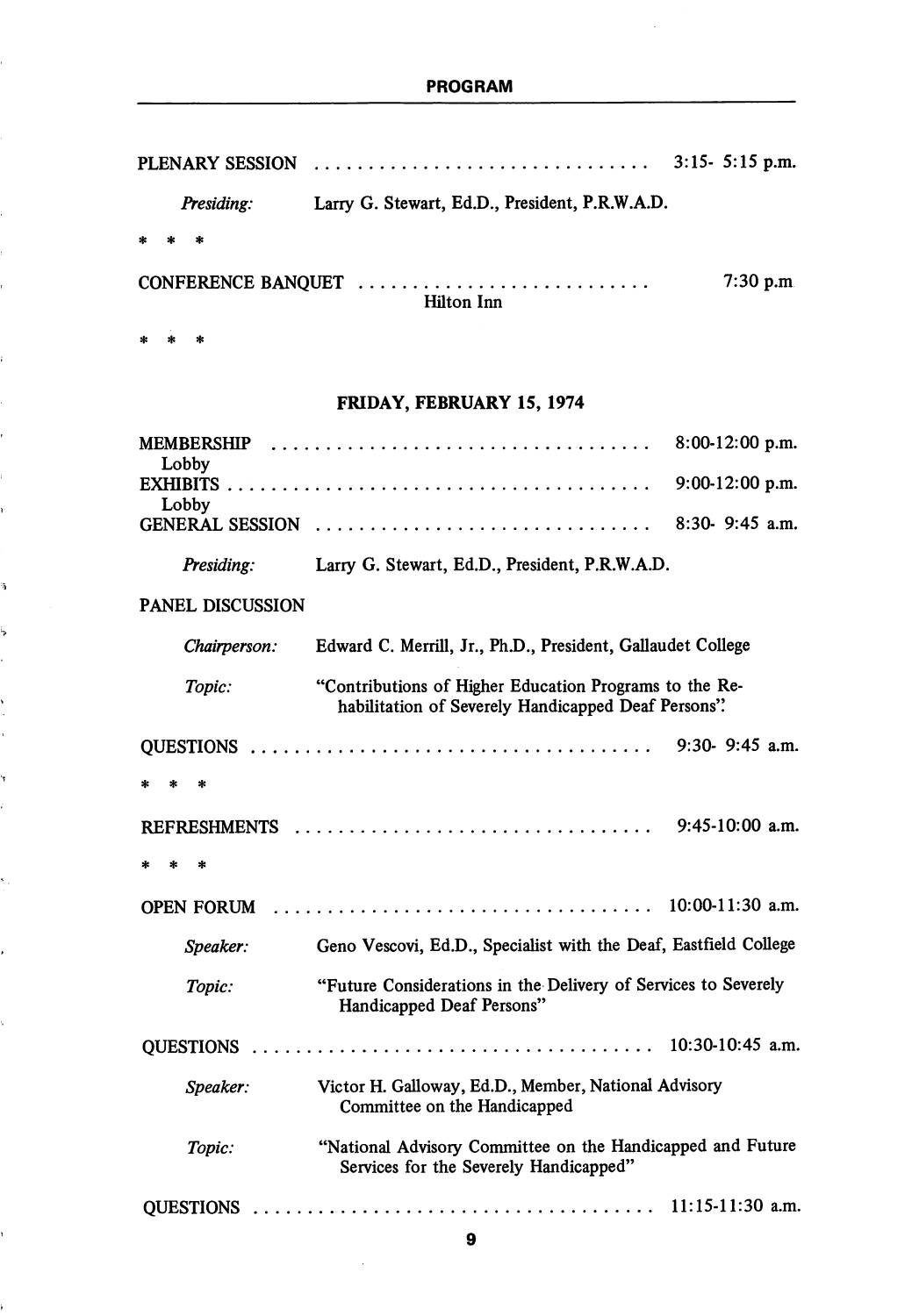|                    | CONFERENCE SUMMARY $\ldots \ldots \ldots \ldots \ldots \ldots \ldots \ldots \ldots$ 11:30-11:45 a.m.                                                                                                                        |              |
|--------------------|-----------------------------------------------------------------------------------------------------------------------------------------------------------------------------------------------------------------------------|--------------|
| Chairperson:       | Boyce R. Williams, L.L.D., Director, Office of Deafness and<br>Communicative Disorders, Rehabilitation Services Adminis-<br>tration, Social and Rehabilitation Service, U.S. Department<br>of Health, Education and Welfare |              |
| <b>ADJOURNMENT</b> |                                                                                                                                                                                                                             | $11:45$ a.m. |
|                    |                                                                                                                                                                                                                             |              |
|                    |                                                                                                                                                                                                                             |              |
|                    |                                                                                                                                                                                                                             |              |
|                    |                                                                                                                                                                                                                             | $1:00$ p.m.  |

#### THE COMMITTEES

#### CONVENTION CHAIRPERSONS: National Glenn Anderson Local Roland L. Jacobs Elia G. Nickoloff SECRETARY Claire Cooper REGISTRATION Carolynn J. Whitcher BANQUET: National Ernest E. Hairston Local Antonio T. lannarone LUNCHEON Leon Curtis EXHIBITS Karen Spaneas SITE VISITATIONS Leon Curtis Guy Deaner PUBLICITY Paul Loera PROGRAM LAYOUT & TYPING Carolynn J. Whitcher Richard Slosar Andrea Slosar CONVENTION SIGNS & PRINTING Tucson Convention Bureau Don Neumann Students at the Arizona State School for the Deaf and Blind BARBEQUE Jack Craven

#### SPECIAL APPRECIATION

Arthur G. Norris Elaine Lynch<br>Executive Secretary Freeze Communication

cutive secretary<br>P.R.W.A.D.

Billy Floerke

and

To the many persons who assisted in the planning of this conference volunteering their time and energy before and during the conference.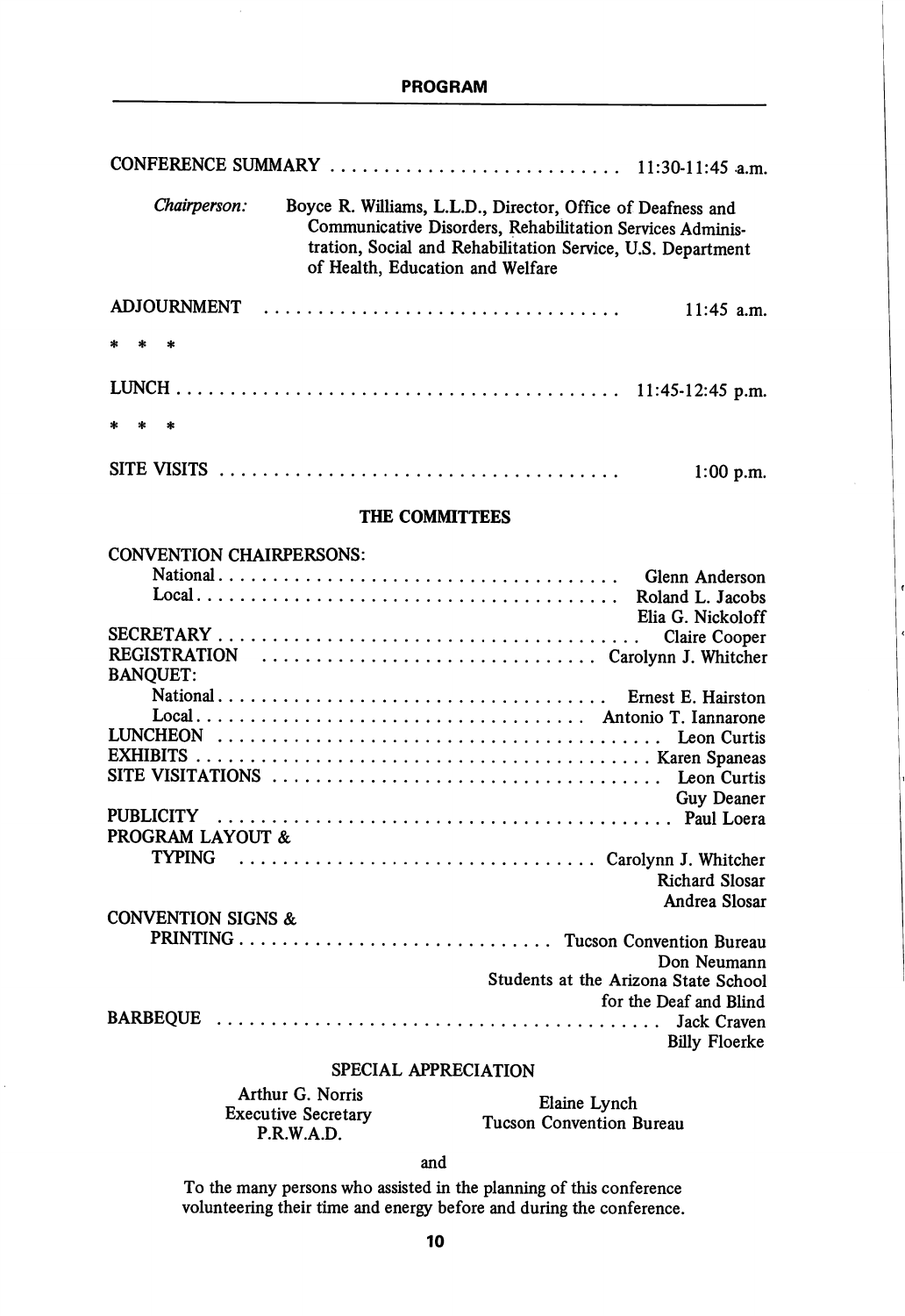

THE SECRETARY OF HEALTH. EDUCATION. AND WELFARE WASHINGTON. D. C. 2020l

JAN 3 1 1974

Mr. Arthur G. Norris Executive Secretary Professional Rehabilitation Workers With The Adult Deaf 814 Thayer Avenue Silver Spring, Maryland 20910

Dear Mr. Norris:

I am pleased to extend greetings and best wishes to the members of the Professional Rehabilitation Workers with the Adult Deaf. Your biennial convention is always an event of great significance, not only to those in the field of rehabilitation, but to deaf and hard-of-hearing people all over the Nation.

In the eight years since your organization's founding, you have brought together over 1,000 counseling psychology, education, audiology, social work and medical personnel involved in service to deaf people. This accomplishment in itself is outstanding. Through your various publications you are carrying out not only your function of information exchange, but are also disseminating new knowledge in the total area of deafness and the communicative disorders.

The Rehabilitation Act of 1973, as I said just prior to its Congressional enactment, is illustrative of the constructive legislation that results when Congress and the Administration work together, "this Act carries a mandate for increasing emphasis on services to the most severely disabled, including special emphasis on services to the under-achieving deaf.

With you, we in the Department of Health, Education, and Welfare look forward to the model state plan being discussed here. It will produce quality results on a level never before envisioned.

President Nixon in his statement made upon signing the Rehabilitation Act of 1973 said, "It provides a strong impetus for serving those most in need and most likely to benefit from vocational rehabilitation services."

This conference, with its theme, "The Severely Handicapped," will certainly meet the need of your membership for leader ship in reacting to and in aiding the implementation of the special emphases of this Act.

The Rehabilitation Services Administration, the Social and Rehabilitation Service, and the entire Department will benefit from the work that comes from your conference. We wish you well in your deliberations and appreciate the leadership and responsibility you have taken in the rehabilitation of the severely disabled.

Sincerely Mindryen ecretary